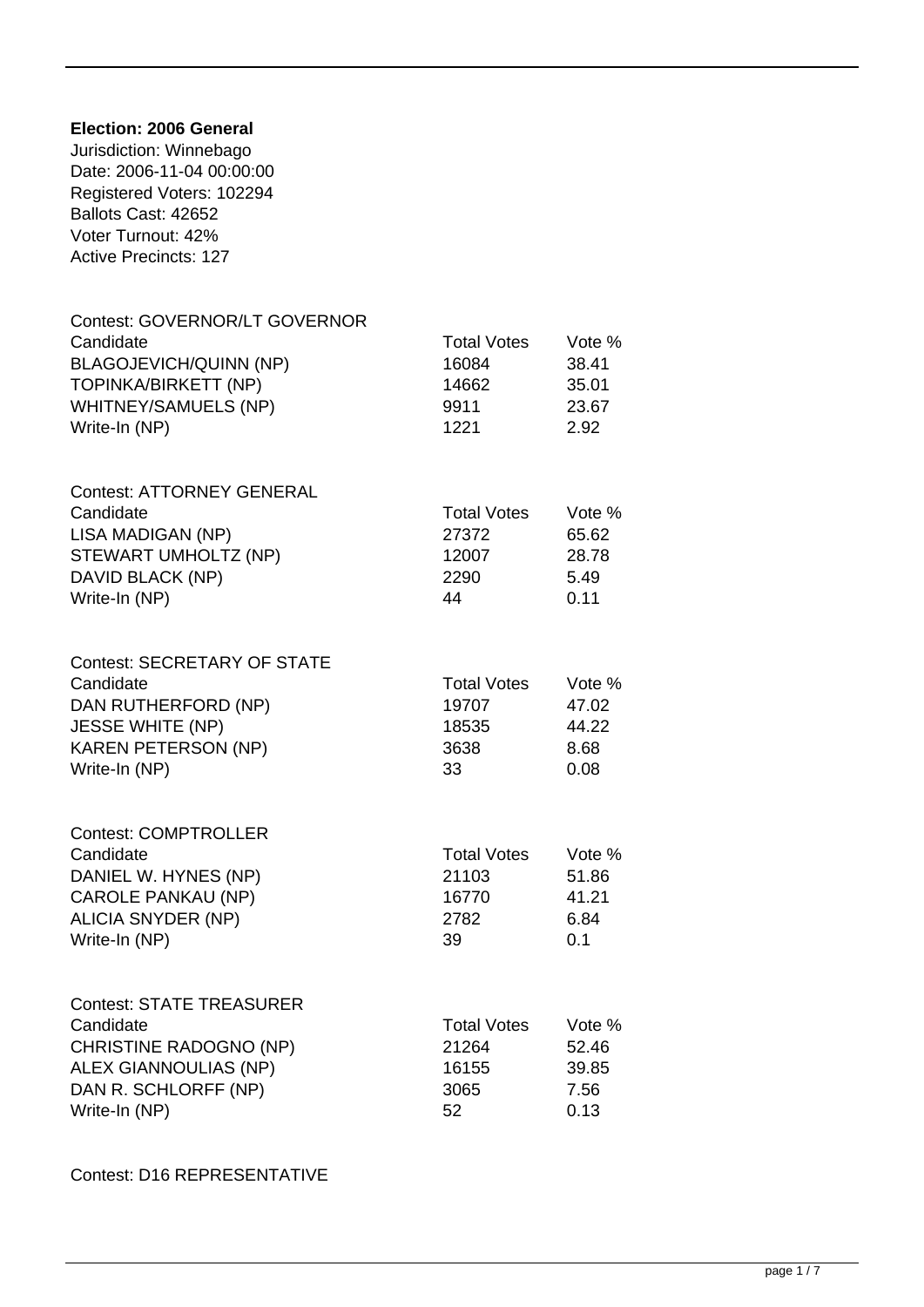| Candidate<br>DONALD A. MANZULLO (NP)<br>RICHARD D. AUMAN (NP)<br>Write-In (NP)                                   | <b>Total Votes</b><br>26307<br>12114<br>3656 | Vote %<br>62.52<br>28.79<br>8.69 |
|------------------------------------------------------------------------------------------------------------------|----------------------------------------------|----------------------------------|
| <b>Contest: D34 STATE SENATOR</b><br>Candidate<br>DAVE SYVERSON (NP)<br>DANIEL LEWANDOWSKI (NP)<br>Write-In (NP) | <b>Total Votes</b><br>15342<br>10403<br>138  | Vote %<br>59.27<br>40.19<br>0.53 |
| <b>Contest: D45 STATE SENATOR</b><br>Candidate<br>TODD W. SIEBEN (NP)<br>Write-In (NP)<br>No Candidate (NP)      | <b>Total Votes</b><br>4263<br>65<br>0        | Vote %<br>98.5<br>1.5<br>0       |
| Contest: D67 REP GEN ASMBLY<br>Candidate<br><b>CHARLES JEFFERSON (NP)</b><br>Write-In (NP)<br>No Candidate (NP)  | <b>Total Votes</b><br>3081<br>85<br>0        | Vote %<br>97.32<br>2.68<br>0     |
| Contest: D68 REP GEN ASMBLY<br>Candidate<br>DAVE WINTERS (NP)<br>Write-In (NP)<br>No Candidate (NP)              | <b>Total Votes</b><br>17285<br>534<br>0      | Vote %<br>97<br>3<br>0           |
| Contest: D69 REP GEN ASMBLY<br>Candidate<br>RONALD A. WAIT (NP)<br><b>GREG TUITE (NP)</b><br>Write-In (NP)       | <b>Total Votes</b><br>5520<br>5229<br>19     | Vote %<br>51.26<br>48.56<br>0.18 |
| Contest: D89 REP GEN ASMBLY<br>Candidate<br><b>JIM SACIA (NP)</b><br>Write-In (NP)<br>No Candidate (NP)          | <b>Total Votes</b><br>4597<br>67<br>0        | Vote %<br>98.56<br>1.44<br>0     |
| Contest: ESR(WINNEBAGO-BOONE)<br>Candidate                                                                       | <b>Total Votes</b>                           | Vote %                           |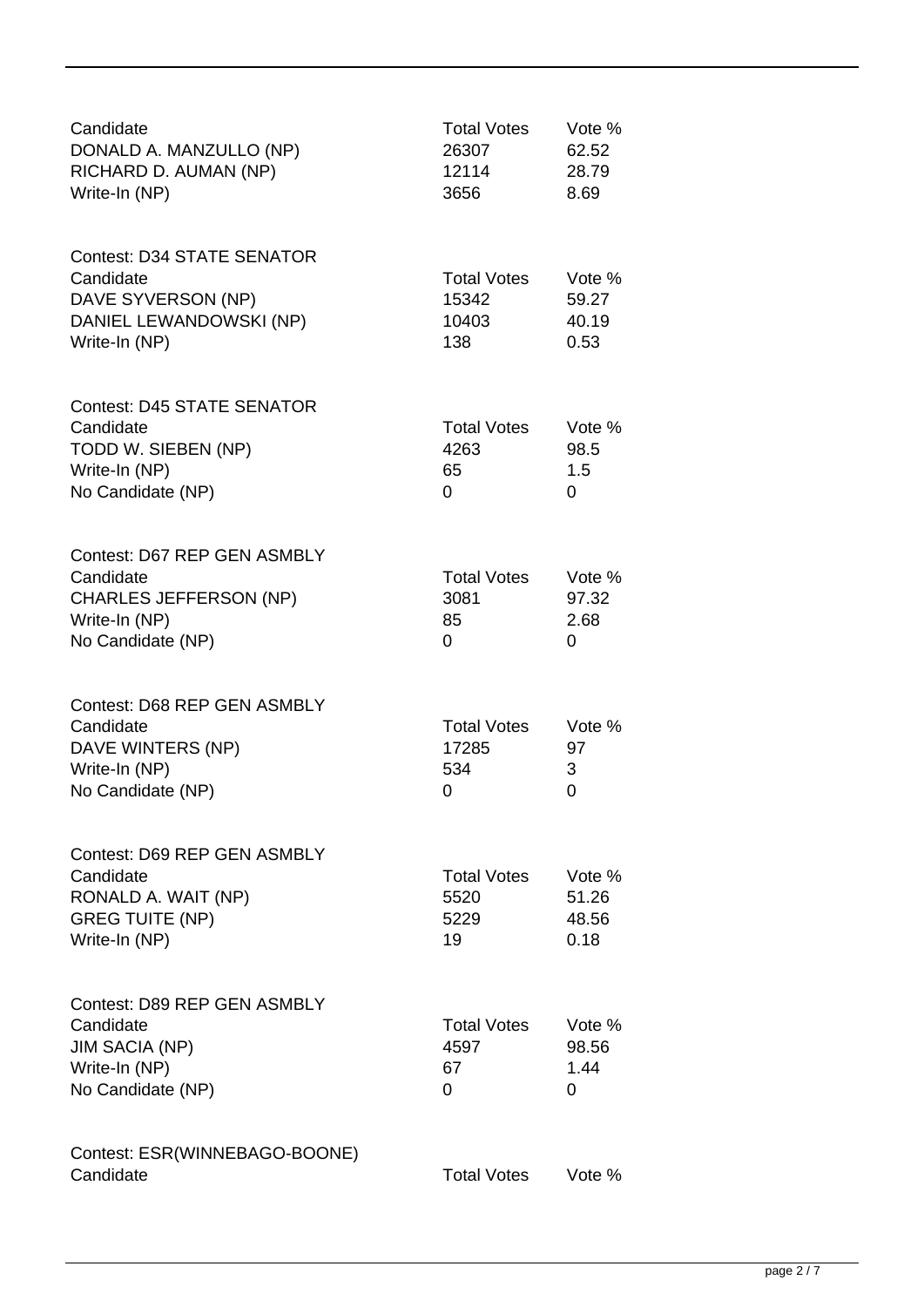| <b>RICHARD FAIRGRIEVES (NP)</b><br>Write-In (NP)<br>No Candidate (NP)                                                       | 32715<br>515<br>0                          | 98.45<br>1.55<br>0               |
|-----------------------------------------------------------------------------------------------------------------------------|--------------------------------------------|----------------------------------|
| Contest: ESR (DEKALB)<br>Candidate<br>GIL MORRISON (NP)<br>Write-In (NP)<br>No Candidate (NP)                               | <b>Total Votes</b><br>9<br>1<br>0          | Vote %<br>90<br>10<br>0          |
| Contest: ESR (LEE-OGLE)<br>Candidate<br>AMY JO CLEMENS (NP)<br>Write-In (NP)<br>No Candidate (NP)                           | <b>Total Votes</b><br>149<br>1<br>0        | Vote %<br>99.33<br>0.67<br>0     |
| <b>Contest: WINNEBAGO CLERK</b><br>Candidate<br><b>MARGIE MULLINS (NP)</b><br><b>ANTHONY SAVAIANO (NP)</b><br>Write-In (NP) | <b>Total Votes</b><br>23960<br>16817<br>51 | Vote %<br>58.69<br>41.19<br>0.12 |
| <b>Contest: WINNEBAGO TREASURER</b><br>Candidate<br>SUSAN GORAL (NP)<br>Write-In (NP)<br>No Candidate (NP)                  | <b>Total Votes</b><br>33645<br>462<br>0    | Vote %<br>98.65<br>1.35<br>0     |
| <b>Contest: WINNEBAGO SHERIFF</b><br>Candidate<br><b>RICHARD DICK MEYERS (NP)</b><br>JAMES A. KIDD (NP)<br>Write-In (NP)    | <b>Total Votes</b><br>27922<br>13350<br>52 | Vote %<br>67.57<br>32.31<br>0.13 |
| Contest: D1 BOARD MEMBER<br>Candidate<br>RANDAL L. OLSON (NP)<br><b>WENDY SCHNEIDER (NP)</b><br>Write-In (NP)               | <b>Total Votes</b><br>4002<br>3357<br>9    | Vote %<br>54.32<br>45.56<br>0.12 |
| <b>Contest: UNEXPIRED 2-YEAR TERM</b><br>Candidate<br>JOHN F. SWEENEY (NP)                                                  | <b>Total Votes</b><br>887                  | Vote %<br>55.96                  |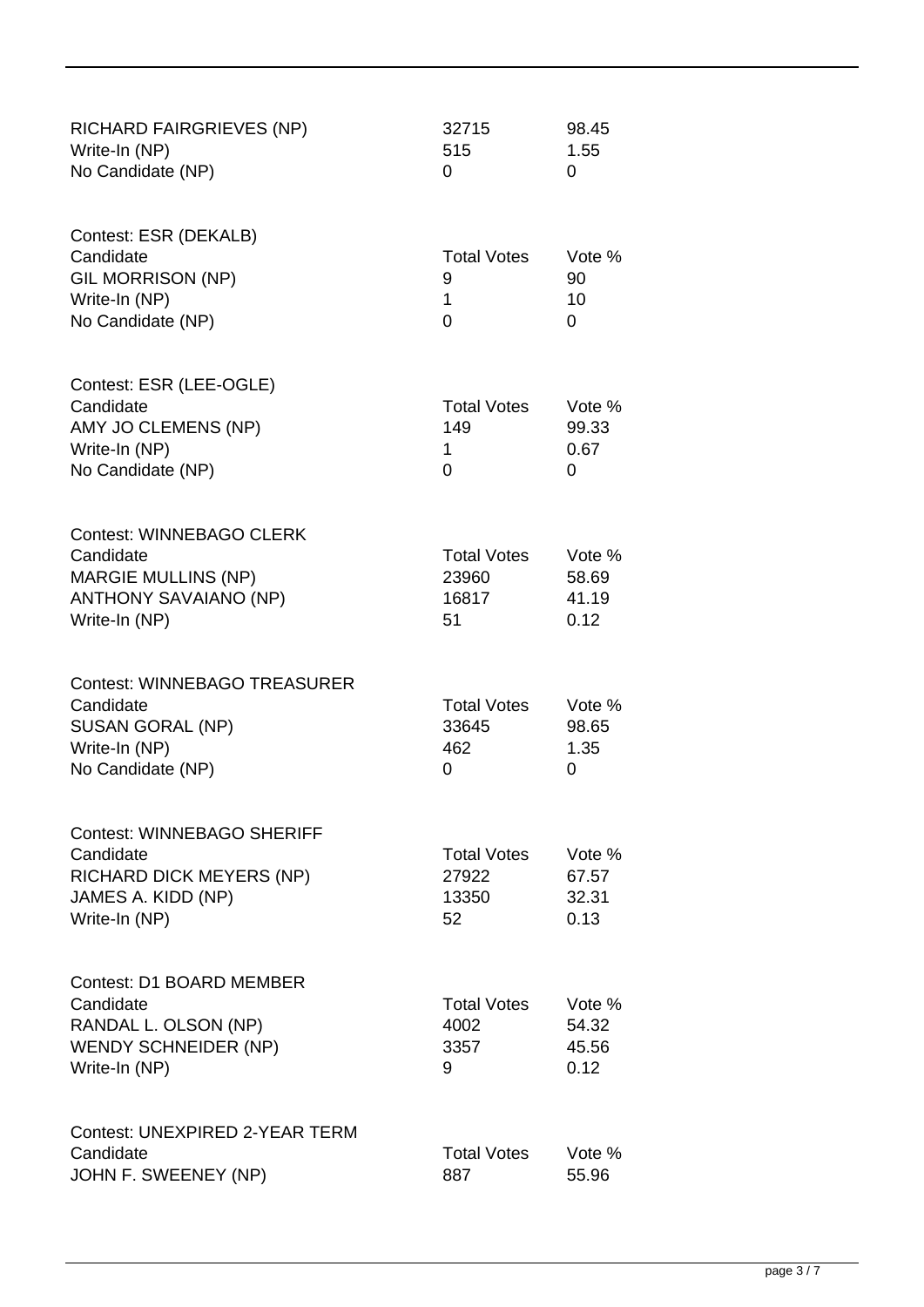| <b>MARGIE VEITCH (NP)</b><br>Write-In (NP)                                                                | 696<br>2                                   | 43.91<br>0.13                    |
|-----------------------------------------------------------------------------------------------------------|--------------------------------------------|----------------------------------|
| Contest: 17TH JC RES (name)<br>Candidate<br>ED PROCHASKA (NP)<br><b>GWYN GULLEY (NP)</b><br>Write-In (NP) | <b>Total Votes</b><br>23467<br>17707<br>36 | Vote %<br>56.94<br>42.97<br>0.09 |
| Contest: KAPALA-17TH CT<br>Candidate<br>YES (NP)<br>NO (NP)                                               | <b>Total Votes</b><br>32598<br>5585        | Vote %<br>85.37<br>14.63         |
| Contest: GILL-17TH CT<br>Candidate<br>YES (NP)<br>NO (NP)                                                 | <b>Total Votes</b><br>32560<br>5538        | Vote %<br>85.46<br>14.54         |
| <b>Contest: HARLEM TOWNSHIP SMOK</b><br>Candidate<br>YES (NP)<br>NO (NP)                                  | <b>Total Votes</b><br>6448<br>4055         | Vote %<br>61.39<br>38.61         |
| <b>Contest: HARLEM TOWNSHIP CAPI</b><br>Candidate<br>YES (NP)<br>NO (NP)                                  | <b>Total Votes</b><br>7192<br>2887         | Vote %<br>71.36<br>28.64         |
| <b>Contest: HARLEM TOWNSHIP SIZE</b><br>Candidate<br>YES (NP)<br>NO (NP)                                  | <b>Total Votes</b><br>7467<br>2639         | Vote %<br>73.89<br>26.11         |
| Contest: OWEN TOWNSHIP OPEN P<br>Candidate<br>YES (NP)<br>NO (NP)                                         | <b>Total Votes</b><br>1091<br>254          | Vote %<br>81.12<br>18.88         |
| Contest: NORTH BOONE BUILDING<br>Candidate<br>NO (NP)                                                     | <b>Total Votes</b><br>5                    | Vote %<br>71.43                  |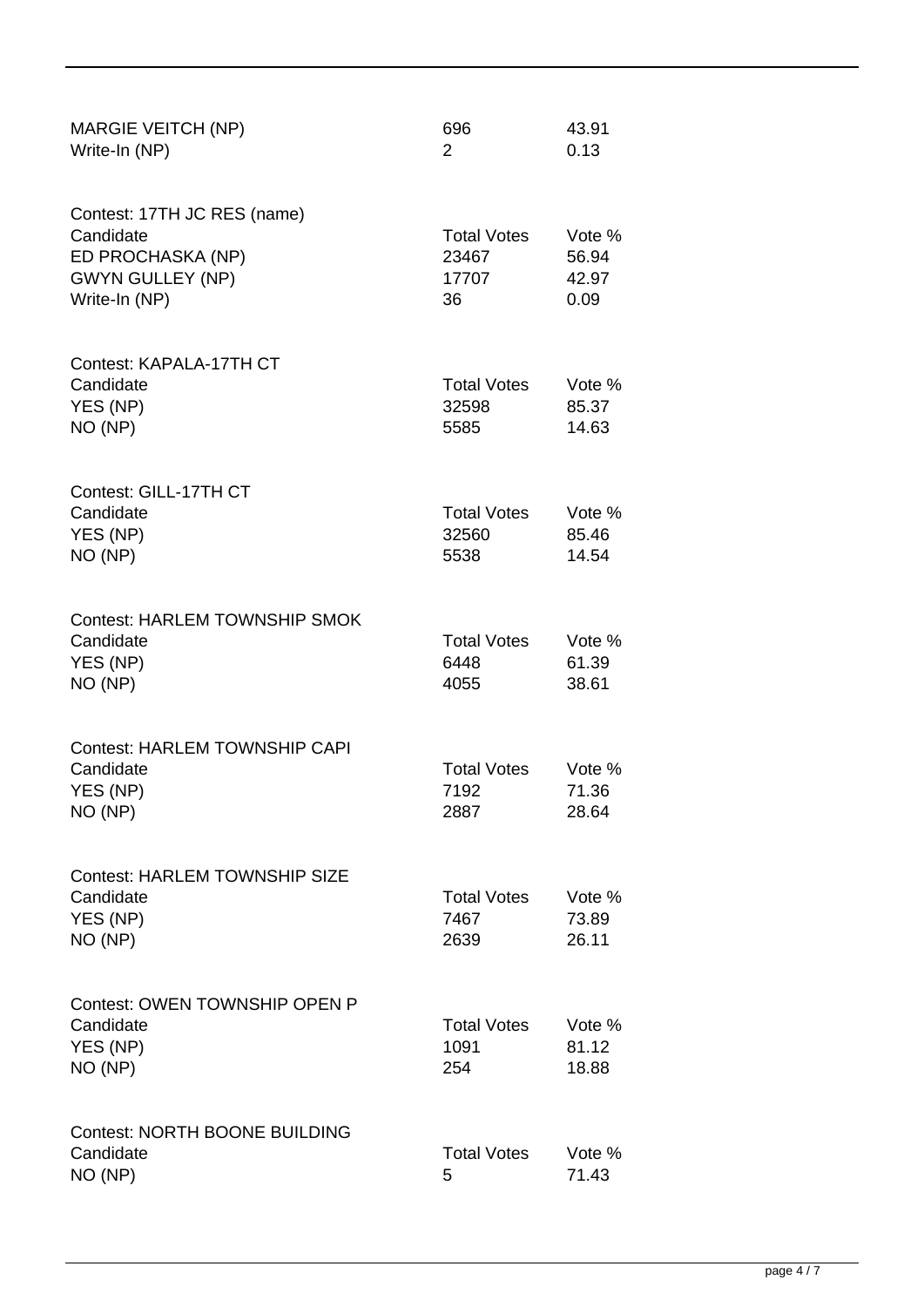| YES (NP)                                                                                                             | $\overline{2}$                           | 28.57                           |
|----------------------------------------------------------------------------------------------------------------------|------------------------------------------|---------------------------------|
| Contest: ROCKFORD SCHOOL DIST Race 420<br>Candidate<br>YES (NP)<br>NO (NP)                                           | <b>Total Votes</b><br>8231<br>5566       | Vote %<br>59.66<br>40.34        |
| Contest: ROCKFORD SCHOOL DIST Race 422<br>Candidate<br>YES (NP)<br>NO (NP)                                           | <b>Total Votes</b><br>0<br>0             | Vote %<br>0<br>0                |
| Contest: D2 BOARD MEMBER<br>Candidate<br>DAVE YESKE (NP)<br>Write-In (NP)<br>No Candidate (NP)                       | <b>Total Votes</b><br>4863<br>96<br>0    | Vote %<br>98.06<br>1.94<br>0    |
| <b>Contest: D3 BOARD MEMBER</b><br>Candidate<br><b>DOUGLAS AURAND (NP)</b><br><b>GARY JURY (NP)</b><br>Write-In (NP) | <b>Total Votes</b><br>3834<br>3486<br>11 | Vote %<br>52.3<br>47.55<br>0.15 |
| <b>Contest: D4 BOARD MEMBER</b><br>Candidate<br>DAVE FIDUCCIA (NP)<br>Write-In (NP)<br>No Candidate (NP)             | <b>Total Votes</b><br>1819<br>22<br>0    | Vote %<br>98.8<br>1.2<br>0      |
| Contest: D5 BOARD MEMBER<br>Candidate<br><b>RANDY STURM (NP)</b><br>PAUL GORSKI (NP)<br>Write-In (NP)                | <b>Total Votes</b><br>2604<br>2526<br>5  | Vote %<br>50.71<br>49.19<br>0.1 |
| Contest: D6 BOARD MEMBER<br>Candidate<br>PEARL HAWKS (NP)<br>Write-In (NP)<br>No Candidate (NP)                      | <b>Total Votes</b><br>803<br>21<br>0     | Vote %<br>97.45<br>2.55<br>0    |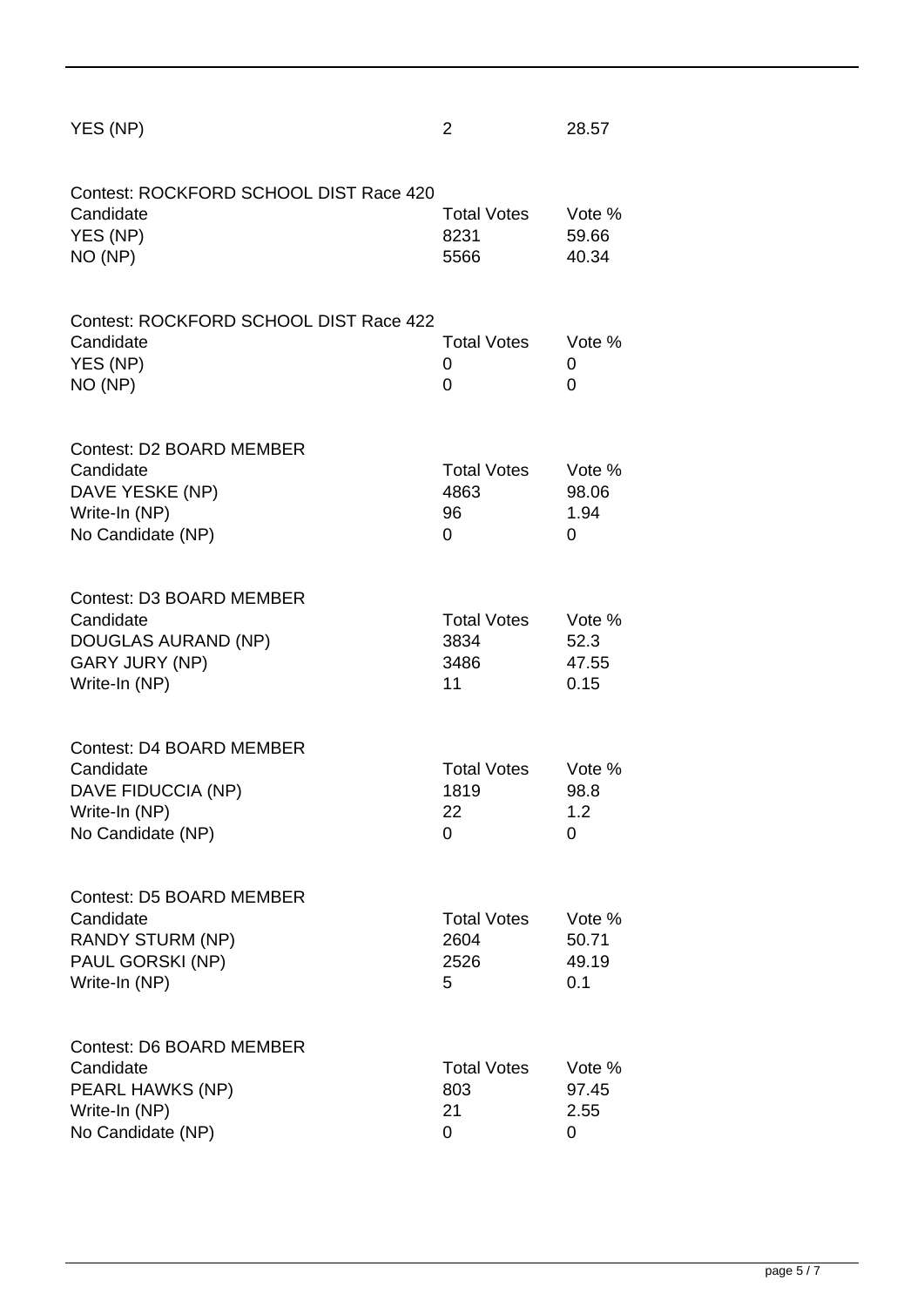| <b>Contest: D7 BOARD MEMBER</b>                 |                    |                |
|-------------------------------------------------|--------------------|----------------|
| Candidate                                       | <b>Total Votes</b> | Vote %         |
| ANGELA GORAL (NP)                               | 919                | 98.92          |
| Write-In (NP)                                   | 10                 | 1.08           |
| No Candidate (NP)                               | 0                  | 0              |
| Contest: D8 BOARD MEMBER                        |                    |                |
| Candidate                                       | <b>Total Votes</b> | Vote %         |
| <b>MELVIN PARIS (NP)</b>                        | 2456               | 51.25          |
| <b>GLENN WILKINS (NP)</b>                       | 2328               | 48.58          |
| Write-In (NP)                                   | 8                  | 0.17           |
| Contest: D9 BOARD MEMBER                        |                    |                |
| Candidate                                       | <b>Total Votes</b> | Vote %         |
| MARY ANN AIELLO (NP)                            | 2433               | 98.54          |
| Write-In (NP)                                   | 36                 | 1.46           |
| No Candidate (NP)                               | 0                  | 0              |
| <b>Contest: D10 BOARD MEMBER</b>                |                    |                |
| Candidate                                       | <b>Total Votes</b> | Vote %         |
| <b>JOHN EKBERG (NP)</b>                         | 795                | 98.64          |
| Write-In (NP)                                   | 11                 | 1.36           |
| No Candidate (NP)                               | 0                  | 0              |
| <b>Contest: D13 BOARD MEMBER</b>                |                    |                |
| Candidate                                       | <b>Total Votes</b> | Vote %         |
| <b>BOB HASTINGS (NP)</b>                        | 79                 | 97.53          |
| Write-In (NP)                                   | $\overline{2}$     | 2.47           |
| No Candidate (NP)                               | 0                  | $\overline{0}$ |
| Contest: D14 BOARD MEMBER                       |                    |                |
| Candidate                                       | <b>Total Votes</b> | Vote %         |
| <b>FRANK GAMBINO (NP)</b>                       | 1329               | 98.96          |
| Write-In (NP)                                   | 14                 | 1.04           |
| No Candidate (NP)                               | 0                  | 0              |
| Contest: COUNTY BOARD MEMBER UNEXPIRED Race 270 |                    |                |
| Candidate                                       | <b>Total Votes</b> | Vote %         |
| RAY GRACEFFA (NP)                               | 714                | 63.81          |
| <b>BARBARA HILDRETH (NP)</b>                    | 404                | 36.1           |
| Write-In (NP)                                   | 1                  | 0.09           |

Contest: COUNTY BOARD MEMBER UNEXPIRED Race 200